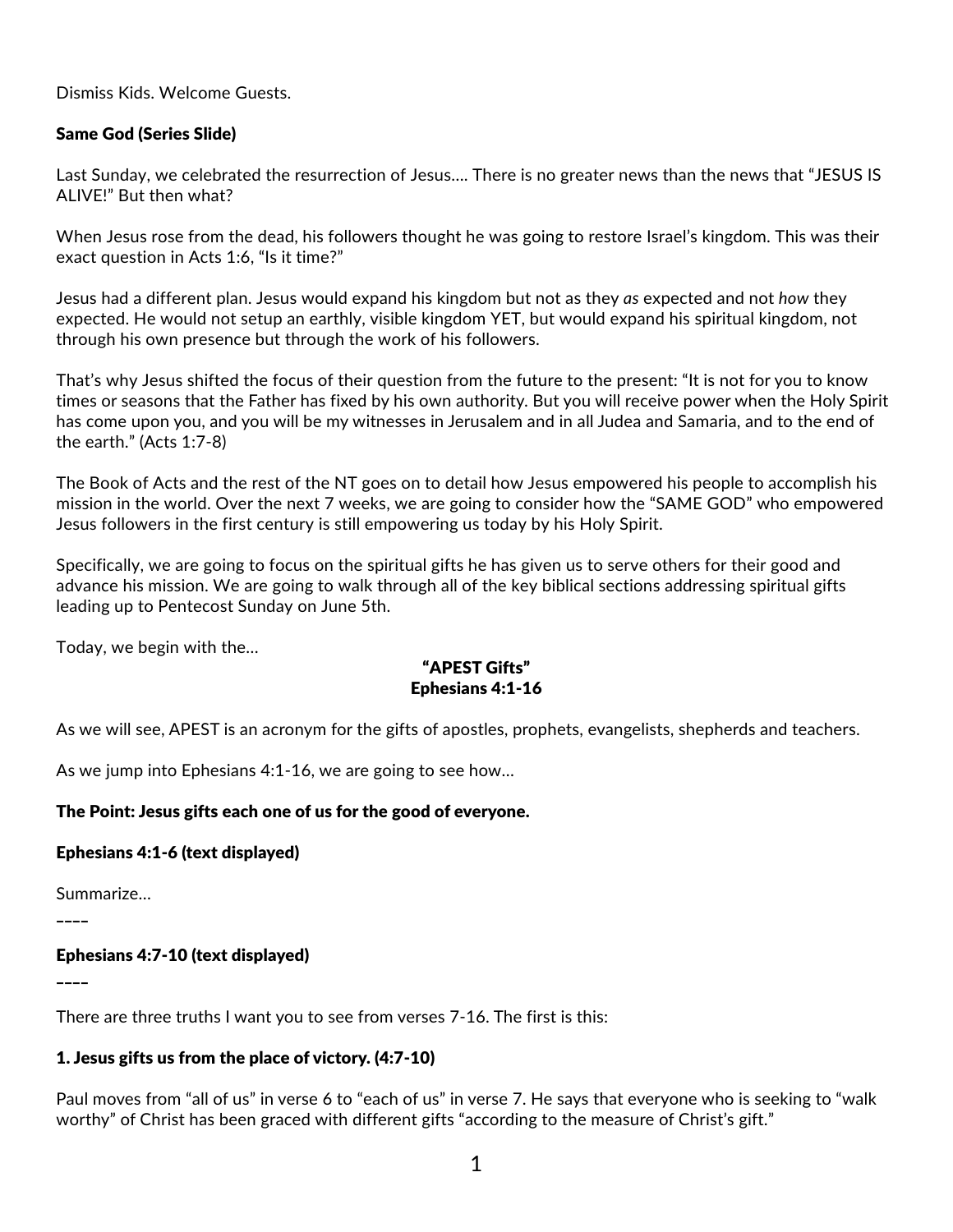There are some important truths I want you to see here.

- Jesus is the giver! Spiritual gifts are not earned. They are graciously given through God's sovereign wisdom. We are saved by grace (go read Ephesians 2:1-10), and we serve by grace. It doesn't mean we can't ask for or pursue different gifts, but ultimately, it is God who decides and distributes his gifts to his people.
- This is true, not only in what we receive but how much we receive of a particular gifting. In other words, some people are graced with a greater measure or degree of effectiveness or power in a particular gift, which does *not* make them better or more valuable, it just means they have a different level of stewardship before God. This also does not mean that we can't grow in our gifting. We should expect to as we exercise our gifts (1 Peter 4:10-11) and fan the flame of of the Spirit's fire within us (2 Timothy 1:6).
- We will also see that the church displays the beauty of God through its unified diversity. Different gifts are given to each one of us! Wouldn't Redemption Hill be a boring place if everyone was like me (I didn't say you!)? We all have a unique design. There's no monotony here. Some are incredibly merciful. Others are very generous. Some love to serve. Others will encourage you simply by their presence, much less their words.
- Finally, don't miss then significance of verses. 8-10! Jesus empowers us to serve in his triumphant kingdom.
	- Here we have a quotation of Psalm 68:18. The "host of captives" refers to the rulers, authorities that he disarmed and defeated as it says in Colossians 2 and put them "to open shame." Just like ancient kings in battle, Jesus has taken them prisoner, proving they no longer have power.
	- Let me explain: Jesus first descended (in his incarnation) to defeat sin, death, and all demonic forces. *Now he has ascended* back to God, after rising triumphantly from dead. This gives him the right to distribute his power and gifts to his people, so that we will continue his work until he returns.
	- If Christ was still in the grave, there's no victory. No victory, no gifts! And you thought Easter Sunday was last Sunday. :)
- What does this mean for us? We serve others from victory! We can serve with confidence and courage, not cowardice because the victory is ours and Jesus has given us HIS POWER!

Go read all of Psalm 68, and you'll see the connection between Christ giving gifts and what that means for us as we seek to live empowered lives!

# "Summon your power, O God, the power, O God, by which you have worked for us. . . . Awesome is God from his sanctuary; the God of Israel—he is the one who gives power and strength to his people." (Psalm 68:28, 35)

T: But how does the gift his church specifically?

**Ephesians 4:11 (text displayed)** begins to tell us.

# 2. Jesus gives us a diverse group of gifted leaders. (4:11)

Paul now moves to give specific examples of how Jesus has distributed his gracious gifts to us. He begins verse 11 with the same language in verse 8, when he says, "And [Jesus] gave…"

What did he give? Paul highlights 5 groups of gifted people who are essential for equipping the church to be all God desires.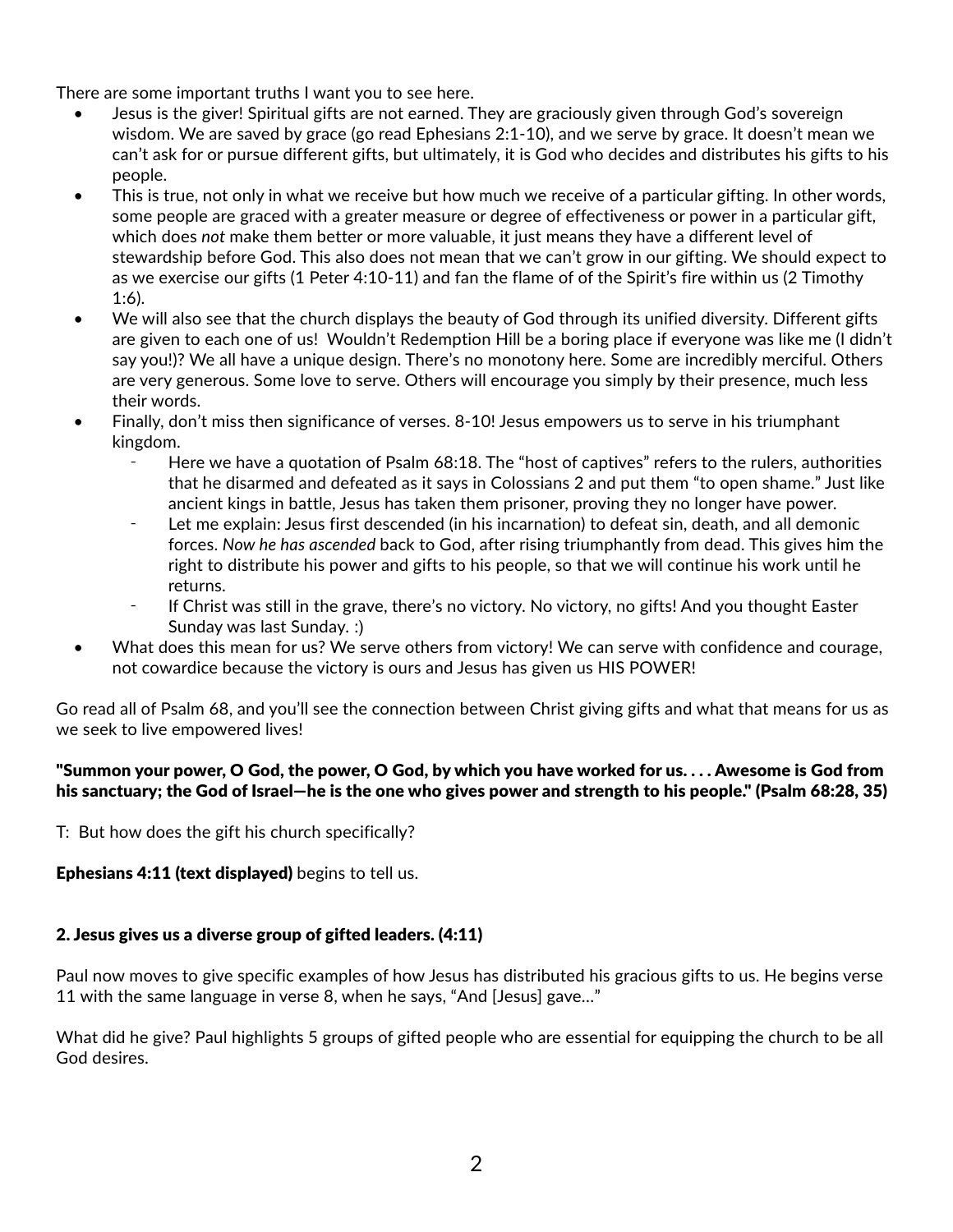- Most of the spiritual gift lists focus on specific gifts given to people (like mercy, or healing, or teaching). Here Paul focuses on gifted people. 1 Corinthians 12 actually captures both specific gifts (in vv. 8-10) and gifted people (also naming apostles, prophets, teachers in v. 28)
- Verse 12 tells us that all five groups of gifted people are used by God *as leaders* in the church because they are given "to equip the saints (ie. God's people) for the work of ministry."
- That is why some people refer to the five-fold gifts or five-fold ministries of the church.
- This is important because verse 11 seems to communicate essential roles and functions that must be fulfilled if a church is going to be at her best. I do not believe this is a list of official church "offices" (though you could argue for that), but points us to gifted and essential leaders.

Before I explain each one, I want you to understand that…

- These gifts are not exhaustive. In fact, there are at least 15 other gifts named in the New Testament, which also do not provide a comprehensive list of all spiritual gifts.
- Moreover, because each of these gifted leaders reflect the heart of God and life of Jesus, we *all* will reflect them in greater or lesser degrees.
	- For example, you may not be gifted as an evangelist but may have "an evangelistic heart," and we know that every Christian is called to tell others about Jesus. You may not be a teacher, but you may *really* love the Bible. We're all called to meditate on the Word day and night.
	- ⁃ Ephesians 4 tells us we should all be participating in these fivefold ministries as we are equipped for the work of ministry to reflect the glory of Christ everywhere.

Let's take a closer look at them one by one.

#### APEST Gifts:

#### Apostles: Expand the Mission

- The word "apostle" means "sent one."
- Often, when we think of apostles, we only think of the Group of 12 apostles of Jesus, who were eyewitnesses to the resurrection of Jesus, the authoritative teachers of church (see Acts 2:42), and commissioned by Jesus to proclaim his good news.
- Those, along with (at least) the Apostle Paul, refer to the formal group of Apostles. We could call these "Apostles" with a capital "A."
- While you can make an argument that apostles are no longer found in today's church, it seems more plausible that gifted leaders known as "apostles" (with a lower case "a") still function today.
	- Biblical evidence: We find Paul refer to apostles in at least two different senses, the official group of authoritative eyewitnesses *and* those who are "sent out" by churches to take the gospel into new areas. We find the same Greek word "apostolos," translated as "messenger," used in reference to Titus and others in 2 Corinthians 8:23 and Epaphroditus in Philippians 2:25. Paul also mentions this gift in 1 Corinthians 12:28.
	- ⁃ Purpose: Why would Jesus, when he ascended, only give apostles to the church for another generation? Do we not think they are still necessary for the health and expansion of the church in every generation? [It seems the plain reading of Ephesians 4:11 would lead us to expect apostles, as much as prophets, as much as evangelists, shepherds and teachers, are essential for the mission of the church. Speaking of mission…]
	- Missionaries: Where do you find the term missionary in the Bible? You don't. Well, actually, you do. Right here in Ephesians 4:11. The greek word, "*apostolos,*" or "apostle" translated into the latin root *missio*, which is where we get our word, "missionary."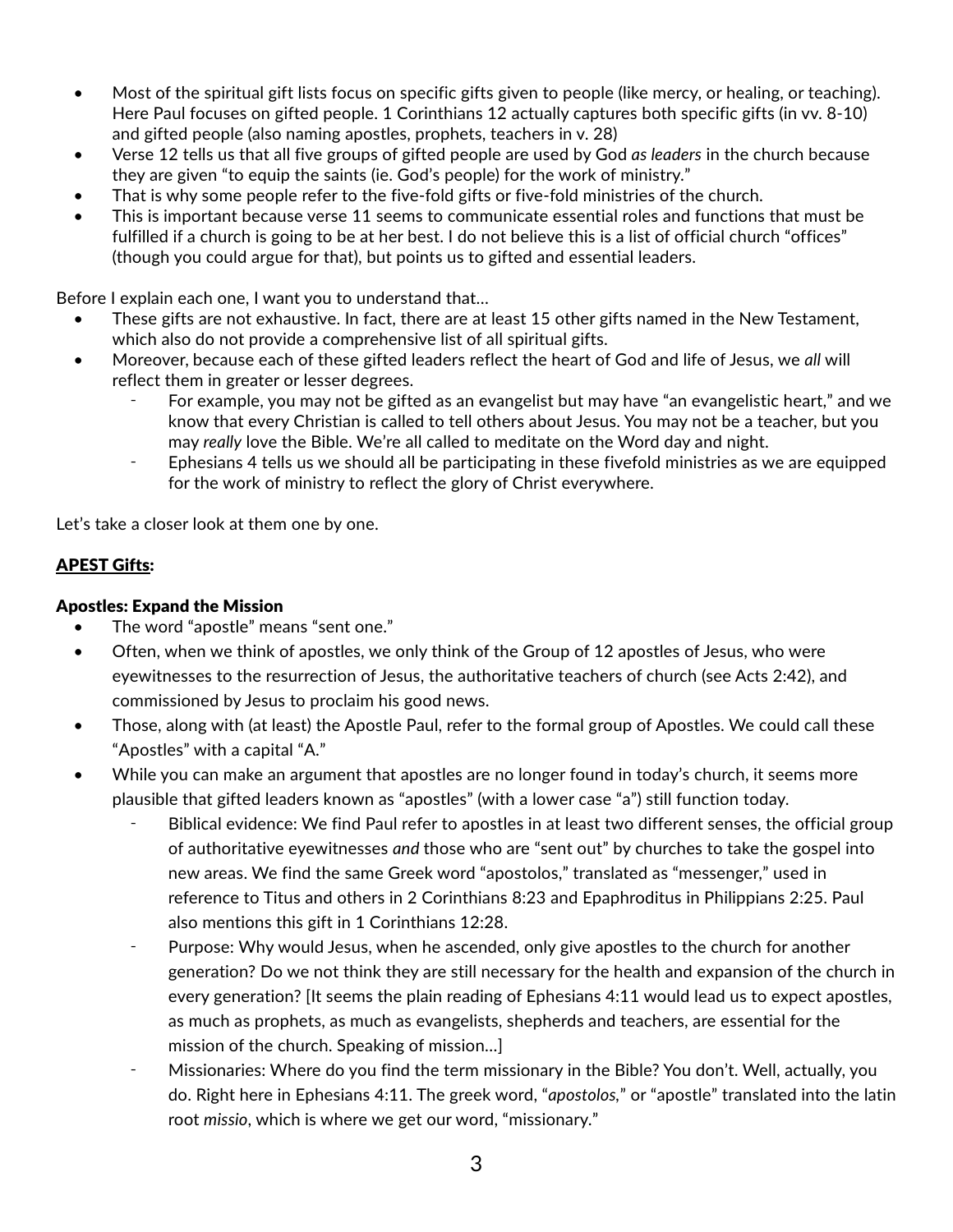- Apostles are "sent ones." They expanded the mission in the first century and they continue to do so today!
- How are apostles gifts to the church?
	- Apostles extend the gospel into new territory and plant churches.
	- They are full of vision, see the big picture, and dream about the future.
	- ⁃ They love to start things: new groups, new initiatives, new ministries.
	- ⁃ They are connectors and influencers. They are not afraid of challenges and often possess the gift of faith.
- They reflect Jesus words, "As the Father has sent me, even so I am sending you." (John 20:21)
- Biblical Example: Peter, Paul (Romans 15:20)
- Everyday Reflections: entrepreneurs, innovators, visionaries.
- Key Question: Are people taking the gospel into new areas?
- Warnings:
	- ⁃ Push too hard or too fast. Apostles are shouting, "Let's go!!" And everyone else is saying, "We just got here. Take a deep breath!" :)
	- ⁃ Apostles can take risks without considering wise counsel and compromise the vision to please people.

# Prophets: Communicate God's Heart

- How do prophets function in the church?
	- Prophets know God's truth and communicate what he reveals.
	- ⁃ They prioritize listening to God's voice and serve as his mouthpiece, both what God has revealed in Scripture and what he reveals spontaneously in the moment. Prophets speak with insight.
	- ⁃ They are concerned with God's holiness and call people to righteousness & justice.
	- They often challenge the status quo. They not only want to know what people are doing but why they're doing it.
- They reflect Jesus words, "Blessed are those who hunger and thirst for righteousness, for they shall be filled." (Matthew 5:6)
- Biblical Examples: Isaiah, Jeremiah, John the Baptist, Agabus (Acts 21)
- Everyday Reflections: Activists and Many who work in Justice Based Non-Profits.
- Key Question: Are people hearing God's voice and responding?
- Warnings:
	- ⁃ Prophets can be prideful, always thinking they are right.
	- ⁃ Their concern for justice can devolve into mere complaining.

# Evangelists: Proclaim the Gospel.

- Evangelists…
	- ⁃ live to tell the good news. They communicate the gospel regularly and effectively.
	- They love to invite people to follow Jesus in a relatable way. They love to bring people with them to church.
	- They carry a burden not just for their friends and family to know Jesus. They want to see everyone come to experience God's grace through Christ.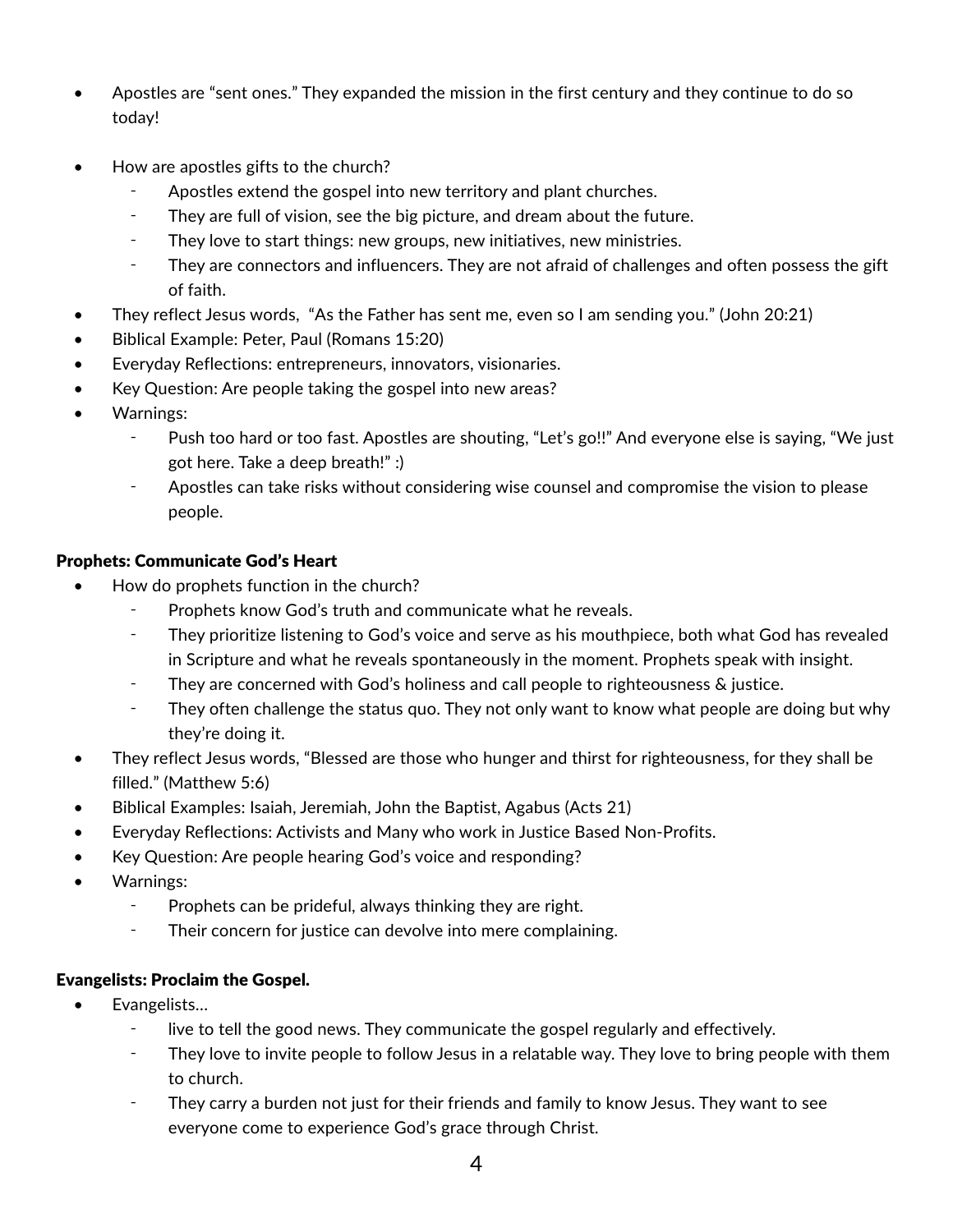- They reflect Jesus words, "For the Son of Man came to seek and save the lost." (Luke 19:10)
- Biblical Examples: Philip, the 72 in Luke 10
- Everyday Reflections: Salespeople, Social Media Influencers, Communicators
- Key Question: Are people hearing the gospel and following Jesus?
- Warnings:
	- ⁃ "They may reduce the message to accepting Christ but neglect discipleship, training people to follow Jesus."
	- ⁃ "Their often attractive personalities can intentionally or unintentionally make it about them, more than Jesus."

### Shepherds: Care for the Community

- The word "shepherds" here is also translated "pastors."
	- ⁃ Shepherds are caring individuals that create nurturing environments where people can grow as followers of Jesus.
	- ⁃ They are sympathetic and compassionate, willing to bear others' burdens. Shepherds provide a calm, safe presence. They will just sit with you when you are hurting.
	- ⁃ They often provide encouragement and wise counsel.
		- They love small groups and opportunities to connect relationally!
- They reflect Jesus words, "Come to me all who are weary and burdened and find rest for your souls." (Matthew 11:28)
- Biblical Example: Barnabus, James (the brother of Jesus), and Pastors in the church
- Everyday Reflections: Counselors, Social Workers, and Care-Givers.
- Key Question: Are people being cared for and shown God's love?
- Warnings:
	- ⁃ Because they are often so full of grace, they can be hesitant to share truth.
	- Shepherds can become insular, only focused on the needs of those inside the church to the neglect of those outside the church.

T: Closely related to "shepherds" are "teachers." All shepherds who are pastors, must be able to teach, but not all teachers must serve as pastors. What do teachers do?

# Teachers: Explain the Word.

- Teachers teach. :)
	- They excel in explaining the meaning and significance of Scripture for our daily lives.
	- ⁃ They love to spend time studying and reflecting on Scripture. They get excited about theology, books, and learning environments.
	- ⁃ They have an ability to synthesize information and communicate it in an understandable way.
	- ⁃ Teachers are the ones constantly quoting a Bible verse in Community Group. :) You'll see them teaching classes and leading Bible Studies. They consistently point others back to God's truth.
- They reflect Jesus words, "Then you will know the truth, and the truth shall set you free." (John 8:32)
- Biblical Example: Ezra, Priscilla & Aquila
- Everyday Reflections: Professors, Teachers, Trainers, Coaches.
- Key Question: Are people going deeper in Scripture and applying it?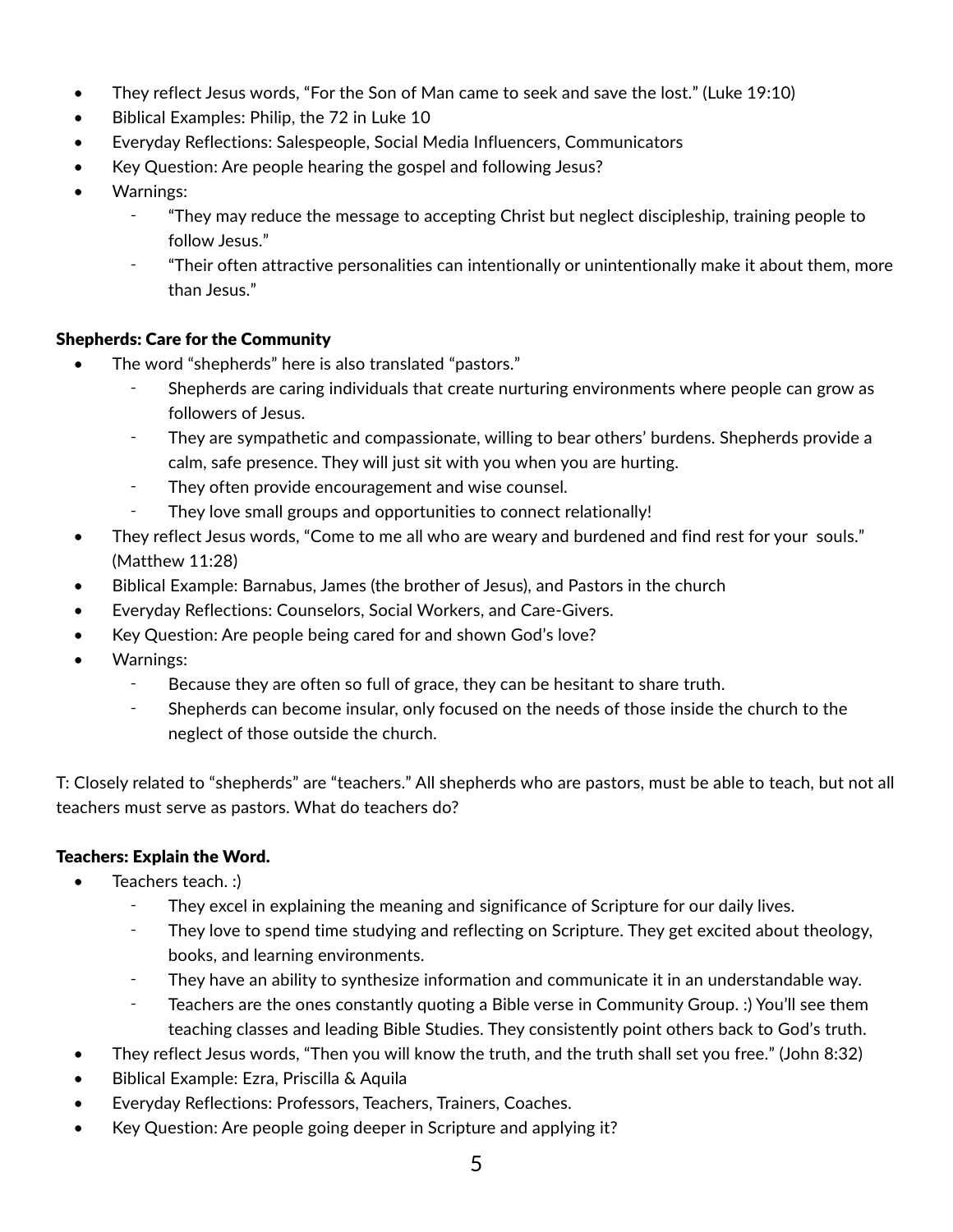- Warnings:
	- Scripture can become an end in and of itself.
	- ⁃ Teachers can be prone to reduce the Bible to mere head knowledge, rather than words to help us love God and others more.
	- ⁃ Value head knowledge over life transformation.

These all need one another! Each function "enriches, counterbalances, and corrects the particular bias of each of the others." (Alan Hirsch)

- Apostles need Shepherds.
- Evangelists need teachers.
- Prophets need everyone! Haha. No, everyone needs everyone!

T: Jesus, in his wisdom and grace, gives us a diverse group of gifted leaders. But why?

# Ephesians 4:12-16 (text displayed)

# 3. Jesus builds his church through spiritual gifts. (4:12-16)

- Why does God gift the church with leaders? "To equip the saints for the work of ministry, for *building* up the body of Christ."
	- To equip means to "supply what is lacking" We equip by teaching and training and modeling.
	- To equip "who?" the saints. Who is a saint? Anyone who follows Jesus and has been saved by his grace.
	- So who does the work of ministry? **Everyone!** Who builds up "the body of Christ" the church? Everyone! That's our job description. We serve in such a way that everyone around us is being built up, strengthened, fortified, made more complete and beautiful and godly.
- You say, "That's your job, pastor." God said, "It's *our* job." God does not put the work of ministry in the hands of the spiritual elite. He invites EVERYONE! Somebody say: "That's me." (With some conviction, with some excitement, with some passion!) That's you!!!
- Redemption Hill is not a perfect church, but we are a great church. Why? Because this is happening.
- If RHC is going to be an even greater church in the days to come, it will be because this is happening *all the more with everyone* engaged in the work of the ministry.

*T*: What are we building for? Look at *verse 13* (we see three phrases that point to one goal)

We build up the church UNTIL… we attain to

- *1. "The* UNITY of the faith *and* of the knowledge of the Son of God." We have one mind and heart because of our shared trust in Jesus.
- *2.* "TO MATURE MANHOOD" The Greek says, "to a full-grown man" in contrast to a little child. In other words, we are to be spiritually mature, progressing day by day as we "walk" with Jesus.
- 3. "TO the MEASUE of the STATURE of the FULLNESS of CHRIST." Jesus is the standard. Here is the greatest miracle (and we believe in miracles, but never forget this greatest miracle!): God is shaping us into the "same image" of Jesus Christ (2 Corinthians 3:17-18). We talk like him. We love like him. We live like him.

Verses 15-16 tell us this happens as we speak the truth in love. This happens as we work together and stay connected to one another. Why? Look at the end of verse 16: "so that it builds itself up in love."